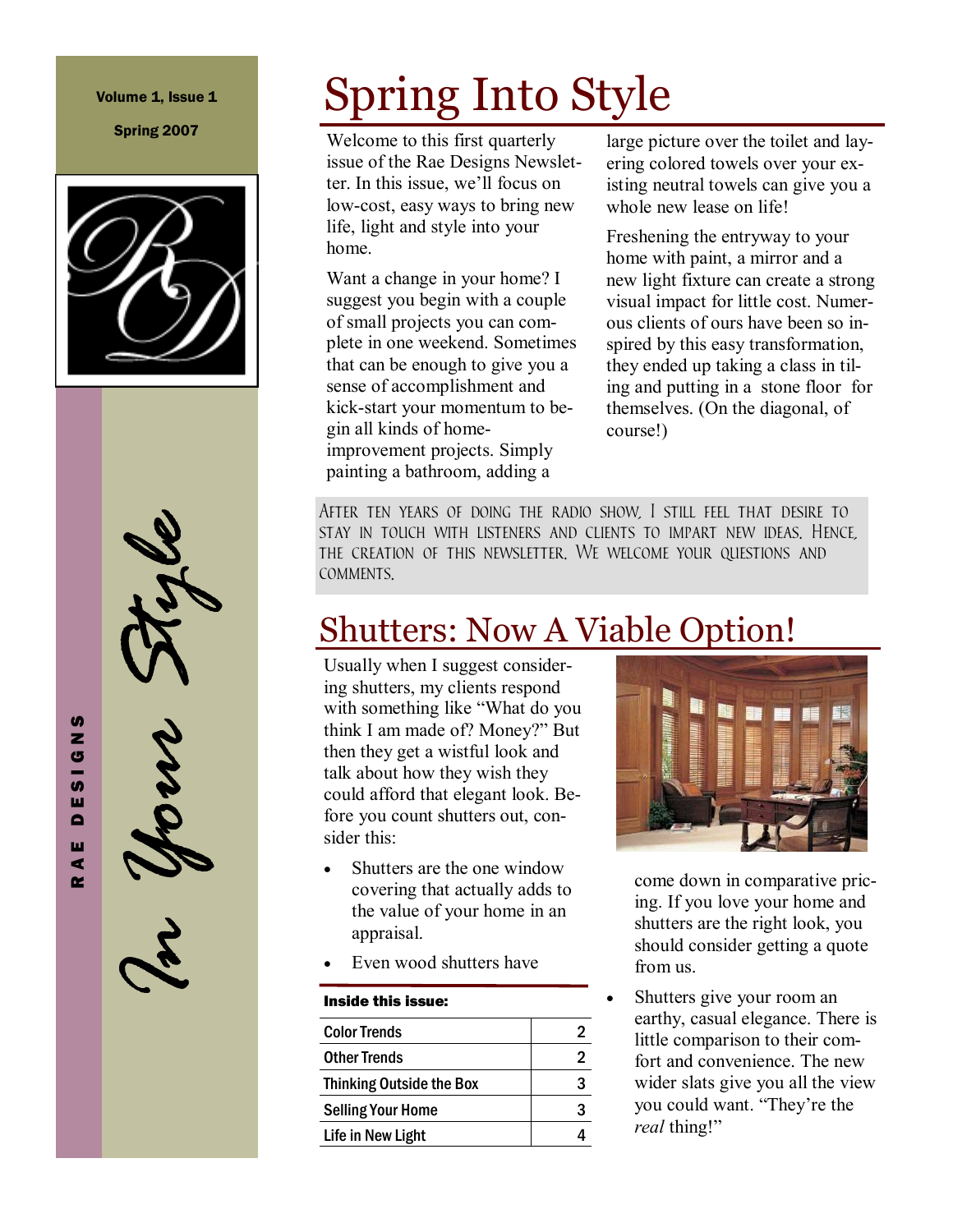### Color Trends

No matter where I go, the first question asked seems to be "What are the newest colors?" Valid question! Interesting answers! We're still experiencing a great gravitation to nature colors - blues, greens, browns and neutrals. However, the current trends move toward the cleaner hues of those colors. Those muddy hues - sage green, raisin, Tuscan gold - that were so popular just a few years back seem to be leaving the scene rapidly now.

The first color to come clean was blue. Just a year ago I had to look hard for the fresh blue I needed. Now every store features a blue in that range and

dubs it something like Porcelain Blue, Robi

n's Egg, or Sky. The newest yellow would probably be called



Butter; the red, Chili Pepper; the brown, Walnut or Mahogany; and the beige, Vanilla or Ecru. The most elusive of the colors to find in the perfect shade is bound to be green. Select your other colors first and then ex

periment until you find the perfect green to make the palette say "Ahh!"

Although I love keeping up on the latest color trends and sharing that information whenever possible, I feel it is prudent to remind you that the most important thing is for you to use colors to create the look and mood that reflects you personally!

Ask yourself, How do you want the room to feel? Once you've listed the adjectives to define the feeling or mood you desire, you can experiment with current trends to create your own special look.

#### Other Trends



Painted furniture is definitely back, and the two major colors being used are white and black. White is apropos for the cool, fresh look inspired by the Scandinavians, or for the Shabby Chic

look (which seems to be gaining its second wind)!

Black can give a fresh, youthful slant to the straight-lined furniture pieces prevalent in Country or Traditional styles. It also adds a touch of elegance to more stylized kinds of furniture such as Queen Anne and Bombe.

Toile prints are making a big comeback, along with paisleys, florals and small checks or plaids. Graceful birds and bamboo motifs are also back on the scene. Although the animal print craze seems to be history now, well-done applications of that motif will always be in fashion.

In flooring, the greatest trend is toward wood or stone with lush, colorful area rugs. In artwork, think fewer but larger pieces. And by the way, art should inspire you! The style of the art doesn't need to match the furniture at all. It's the same way with the colors in the art!

> "Good Art Shouldn't Match the Sofa." Marsha Rae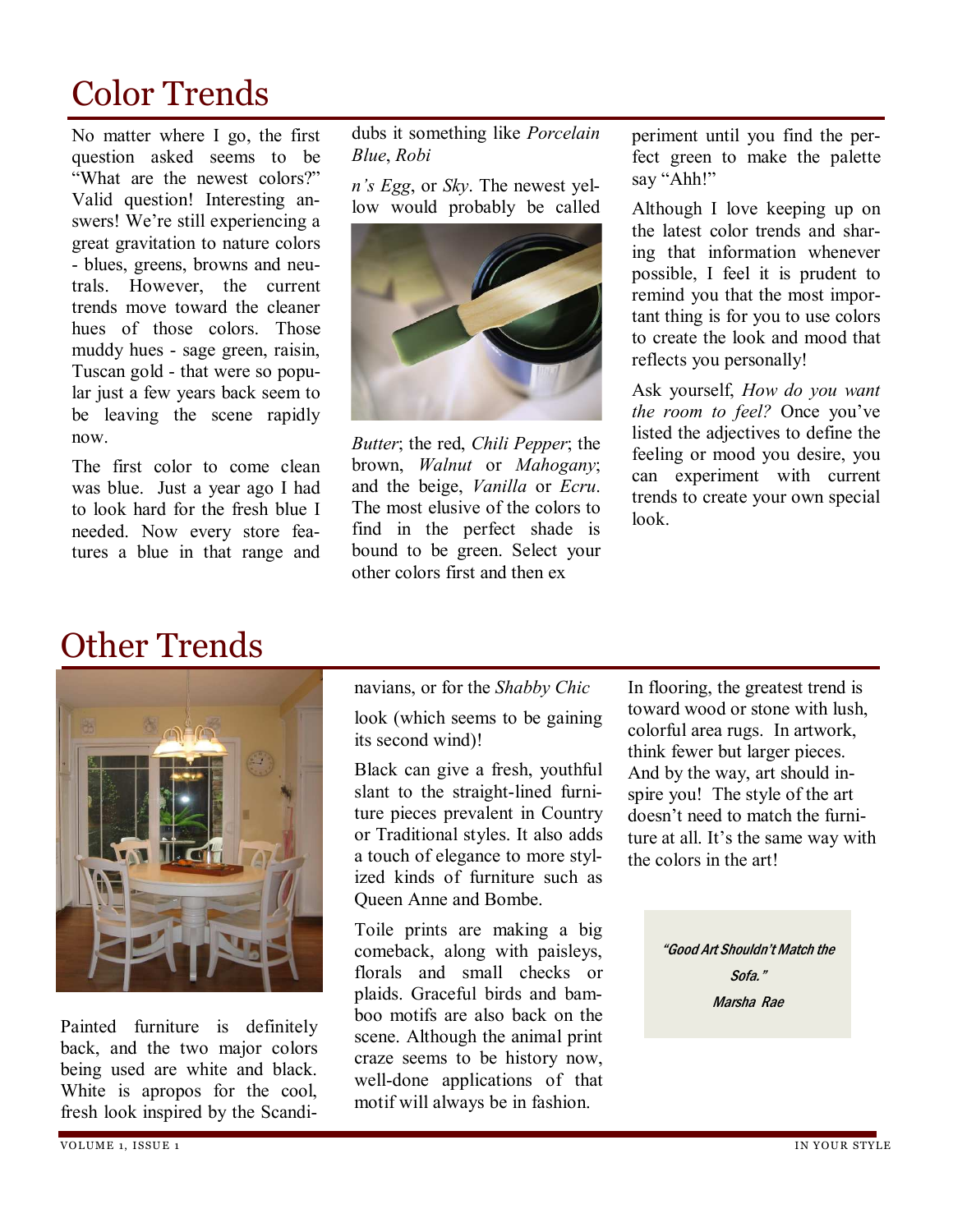# Thinking Outside The Box

Three times in the last two weeks a client has asked me, "Why in the world didn't I do that five years ago?" In each case the client had made a change to their home in order to enhance its market value. Then they realized how much they and their family would have enjoyed the new laminate floor, patio, or granite countertops in the kitchen if only they'd made the change earlier!

I invite you to be realistic and think about the things that would enhance your family's lifestyle now and the sale of your home

later. Then, let us help you get those changes made this spring! I could give you a whole list of reasons to consider this, but here are the top three:

Interest rates are still very low, so re-financing or taking a second for home improvements makes much better sense now than it might later. I have talked to my



- mortgage broker and have some great ideas I would love to discuss with you.
- New construction has slowed to a near halt, making it much easier to get competitive bids and know that you will be able to get the contractor(s) to actually do the work.
- You won't have to look back later, like my other clients, and kick yourself for living "as is" instead of in the comfort, convenience and ambiance you deserve.

# Five Great Tips for Selling Your Home

For those of you who must put your home on the market soon, there are some things you can do

that will greatly increase your chances of making a

Curb appeal can't be stressed too much.

quick sale and at a good price! First and foremost is to remain flexible and open

minded when your agent or I make suggestions.

- In a market like this, the technical or practical features are important but not nearly as much as creating buyers' desire for a better lifestyle.
- Trust me, a little addition of color and texture, rearrang-

ing your furniture and accessories, and selecting the right window covers can work wonders!

With so many homes on the market and prices dropping, curb appeal can't be stressed too much! Once you get potential buyers through the door, use the

model home approach and remember that most of the time, less is more. No matter how much you love that big plasma TV, if it doesn't really fit, get it out of there. Don't prove to the buyer that his won't fit either!

• Keep most of the colors neutral (but not white) and use strong accent walls in a couple of rooms to make them unforgettable.

•

Make sure at least one seat in each conversation area faces the entry to the room.